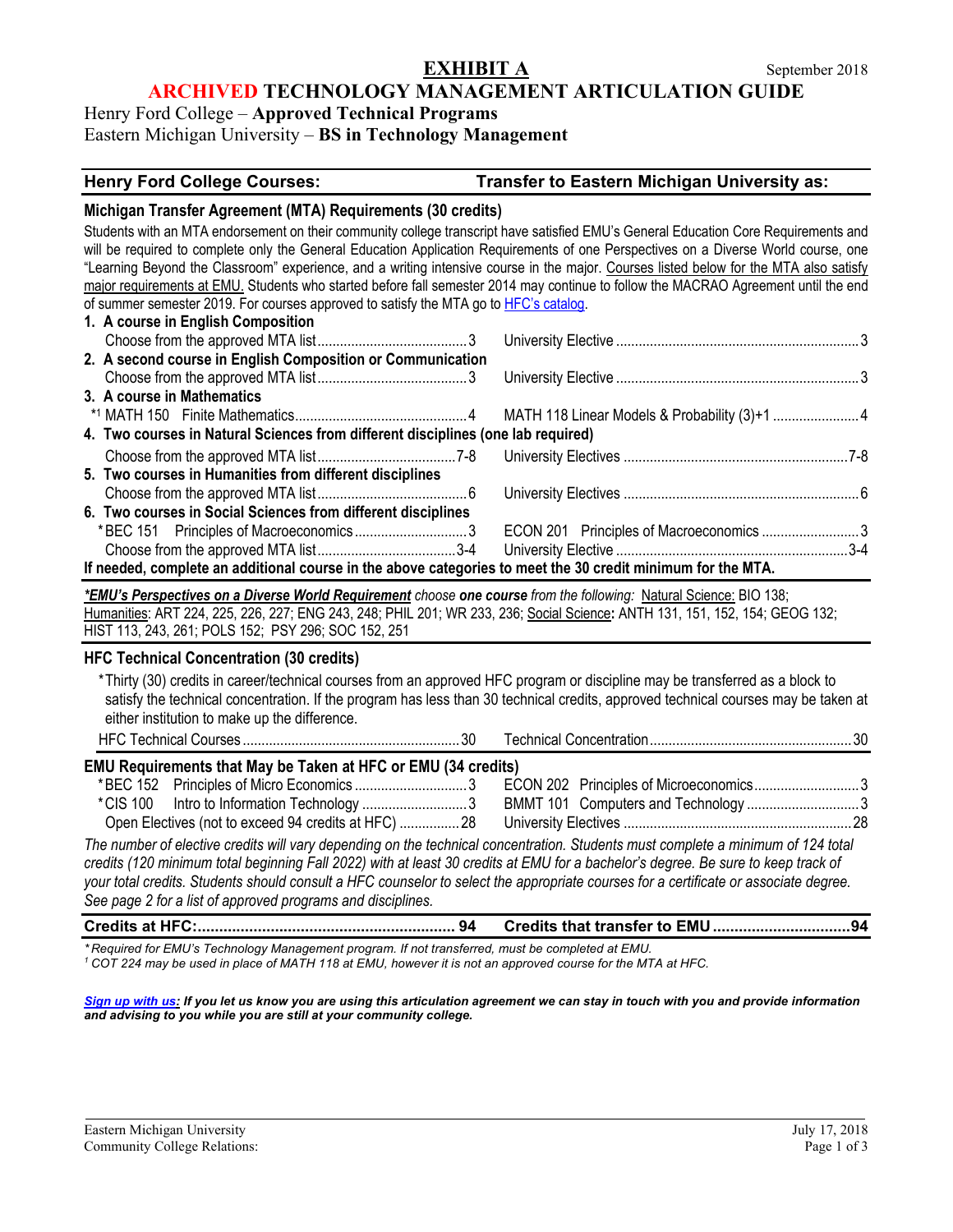# **EXHIBIT A** September 2018

## **ARCHIVED TECHNOLOGY MANAGEMENT ARTICULATION GUIDE**

Henry Ford College – **Approved Technical Programs** Eastern Michigan University – **BS in Technology Management**

#### **Completion of EMU's**

#### **Technology Management Program**

#### **Major Requirements (30-33 credits)**

#### **Core Courses (18 credits)**

TM 130 Introduction to Technology Management..................3 TM 212 Management of Technological Change ....................3 TM 311 Information Technology Mgmt & Organizations........3 <sup>1</sup> TM 314W Managing for Process Improvement ........................3 TM 402 Technology Project Management ............................3 TM 415 Senior Seminar in Technology Management............3 **Technology Mgmt Electives (12 credits)**  Choose from the following: .....................................................12 *(At least 3 hours at the 300/400 level must be completed.)* ACC 130 Accounting for Non-business majors(3) ACC 240 Prin of Financial Accounting (3) ACC 241 Prin of Managerial Accounting (3) ACC 358 Analysis of Financial Statements (3) FIN 350 Principles of Finance (3) LAW 293 Legal Environment of Business (3) LAW 403 Employment Law (3) MGMT 384 Human Resource Management (3) MGMT 386 Organizational Behavior & Theory (3) MGMT 388 Intro to Entrepreneurship (3) 1MGMT 480WManagement Responsibility & Ethics (WI) (3) MKTG 360 Principles of Marketing (3) MKTG 369 Advertising (3) MKTG 473 Marketing and Product Innovation (3) TM 306 Quan Analysis of Sustainability Issues (3)<br>TM 308 Seminar in Technological Impacts (3) Seminar in Technological Impacts (3) TM 377/378/379 Special Topics (1/2/3) <sup>2</sup> TM 387L4 Cooperative Education (3) TM 420 Women and Technology (3) TM 477/478/479 Special Topics (1/2/3) TM 495 Technology, Values, and the Future (3) **LBC Requirement (0-3 credits)** One "Learning Beyond the Classroom" (LBC) course or noncredit experience must be completed at EMU. TM 387 Cooperative Education satisfies the LBC requirement. See program advisor for other options. **Minimum Credits at EMU:....................................30 Maximum Transfer Credits ..................................94 Minimum Credits to Graduate:..........................124**

Note: The Technology Management program can be completed online.

**Approved Henry Ford College Programs:** Accounting; Accounting Technician Administrative and Information Management Advanced Machine Took Technology/CNC Applied Plumbing and Pipefitting Architecture/Construction Technology Automotive Service (ASSET) Automotive Service Management Automotive Technology (all programs) Basic Machine Tool Technology Biology Biotechnology Business Administration CAD-CAM Technician CAD Technology-Industrial Drafting Computer Information Systems Computer Information Systems-Any Program Criminal Justice-Any Program **Cybersecurity** Electrical Technology-Any Program Energy Technology-Any Program Engineering Technology-Any Program Environmental Studies Firefighter/Paramedic Energy Technology-Any Program General Business Graphic Design-Any Program Hotel/Restaurant Management Industrial Technology General Studies Machine Tool Technology/CNC Management Manufacturing Trades **Mathematics** Multi-Skilled Manufacturing Maintenance Ophthalmic Technician Paramedic Plant Maintenance Trades Pre-Engineering Pre-Radiographer Pre-Respiratory Therapist Pre-Surgical Technologist or Surgical Technologist Process Technology-Any Program Radiographer Small Business Management and Entrepreneurship Supervision Supply Chain Management **Telecommunication** Visual Effects for Stage and Screen Welding Technology General Studies Degree with 30 technical credits in any of the approved program disciplines above Other programs with approval of the Program Coordinator

*Students graduating beginning Fall 2022 and beyond will be required 120 total credits.*

*<sup>1</sup> Satisfies EMU's Writing Intensive requirement*

*<sup>2</sup> Satisfies EMU's "Learning Beyond the Classroom" requirement*

*NOTE: If sufficient credits are not transferred, additional courses must be completed at EMU to satisfy the minimum of 124 credit hours required to graduate.*

Eastern Michigan University July 17, 2018 Community College Relations: Page 2 of 3